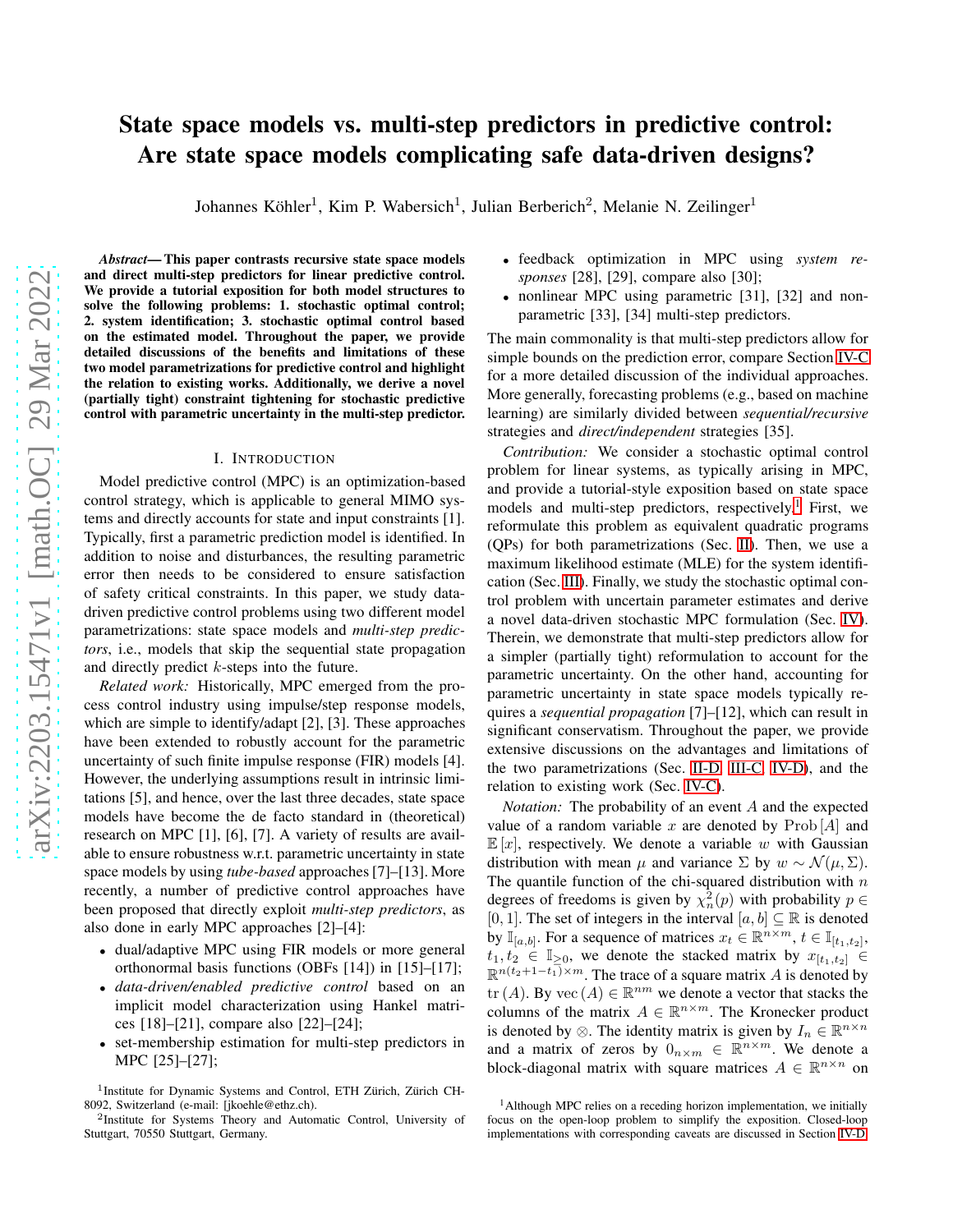its block-diagonal by  $diag_k(A) \in \mathbb{R}^{kn \times kn}$ ,  $k \in \mathbb{I}_{\geq 0}$ . Positive definiteness of a matrix Q is denoted by  $Q \succ 0$ . We denote the symmetric matrix square-root by  $A^{1/2}$  for  $A \succ 0$ . We write  $||x||_Q^2 = x^\top Q x$  for  $Q \succ 0$ .

#### II. STOCHASTIC PREDICTIVE CONTROL

<span id="page-1-0"></span>We first state the control problem (Sec. [II-A\)](#page-1-2) and convert it into a deterministic QP (Sec. [II-B\)](#page-1-3). Then, we introduce the multi-step predictors, derive an equivalent QP (Sec. [II-C\)](#page-1-4), and provide a discussion (Sec. [II-D\)](#page-1-1).

# <span id="page-1-2"></span>*A. Problem setup*

We consider a linear discrete-time system of the form

$$
x_{k+1} = Ax_k + Bu_k + Ew_k, \quad k \in \mathbb{I}_{\geq 0},
$$
 (1)

with state  $x_k \in \mathbb{R}^n$ , input  $u_k \in \mathbb{U} \subseteq \mathbb{R}^m$ , disturbances  $w_k \in \mathbb{R}^q$ , time  $k \in \mathbb{I}_{\geq 0}$ , and input constraint set U. The disturbances are i.i.d. Gaussian variables  $w_k \sim \mathcal{N}(0, \Sigma_{\rm w})$ and the (independent) initial state is uncertain with  $x_0 \sim$  $\mathcal{N}(\overline{x}_0, \Sigma_{\bf x,0})$ . We consider the following stochastic optimal control problem

$$
\min_{u_{[0,N-1]}\in\mathbb{U}^N} \mathbb{E}\left[\sum_{k=0}^{N-1} \|x_{k+1}\|_{Q}^2 + \|u_k\|_{R}^2\right]
$$
(2a)

s.t. 
$$
\text{Prob}\left[H_{x,j}^{\top} x_k \leq 1\right] \geq p, \ j \in \mathbb{I}_{[1,r]}, \ k \in \mathbb{I}_{[1,N]}, \ (2b)
$$

with  $Q, R \succ 0$ ,  $H_{x,j} \in \mathbb{R}^n$ ,  $j \in \mathbb{I}_{[1,r]}$ , and probability  $p \in (0, 1)$  for the chance constraints [\(2b\)](#page-1-5). We consider the *stochastic* and *open-loop* control problem to allow for a simple system identification using MLE (Sec. [III\)](#page-2-0) and an easier comparison between the two model parametrizations, respectively. Generalizations of this problem setup (e.g., receding horizon, robust) are discussed in Sections [III-C,](#page-3-0) [IV-C,](#page-5-0) [IV-D.](#page-5-1) In order to introduce the problem, we assume that the model parameters are known. The problem of system identification and predictive control with probabilistic bounds on the model parameters is treated in Sections [III](#page-2-0) and [IV,](#page-4-0) respectively.

#### <span id="page-1-3"></span>*B. State space model*

Problem [\(2\)](#page-1-5) is commonly used in stochastic MPC and we derive a deterministic formulation following [36, Sec. 3.2.1], [37]. For a given input sequence  $u_{[0,N-1]} \in \mathbb{U}^N$  and initial state  $x_0 \in \mathcal{N}(\overline{x}_0, \Sigma_{\text{x},0})$ , the predicted states are Gaussian variables  $x_k \sim \mathcal{N}(\overline{x}_k, \Sigma_{x,k}), k \in \mathbb{I}_{[1,N]}$ . The mean and variance can be recursively computed as  $\overline{x}_{k+1} = A\overline{x}_k + Bu_k$ and  $\Sigma_{x,k+1} = A \Sigma_{x,k} A^{\dagger} + E \Sigma_{w} E^{\dagger}$ ,  $k \in \mathbb{I}_{[0,N-1]}$ . The probabilistic constraint [\(2b\)](#page-1-5) is equivalent to  $H_{x,j}\overline{x}_k \leq 1$  –  $c_p \|H_{\mathbf{x},j}\|_{\Sigma_{\mathbf{x},k}}$ , with  $c_p := \sqrt{\chi_1^2(2p-1)}$ . Furthermore, we have  $\mathbb{E} \left[ \left\| x_k \right\|_Q^2 \right] = \left\| \overline{x}_k \right\|_Q^2 + \text{tr} \left( Q \Sigma_{x,k} \right)$ . By pre-computing the variance  $\Sigma_{x,k}$  and neglecting the constant terms in the cost, Problem [\(2\)](#page-1-5) is equivalent to the following QP:

$$
\min_{u_{[0,N-1]}\in\mathbb{U}^N} \sum_{k=0}^{N-1} \|\overline{x}_{k+1}\|_{Q}^2 + \|u_k\|_{R}^2 \tag{3}
$$

$$
\begin{aligned} \text{s.t. } & H_{\mathbf{x},j}^\top \overline{x}_k \le 1 - c_p \Vert H_{\mathbf{x},j} \Vert_{\Sigma_{\mathbf{x},k}}, \ j \in \mathbb{I}_{[1,r]}, \ k \in \mathbb{I}_{[1,N]},\\ & \overline{x}_{k+1} = A \overline{x}_k + B u_k, \ k \in \mathbb{I}_{[0,N-1]}.\end{aligned}
$$

## <span id="page-1-4"></span>*C. Multi-step predictors*

*Multi-step predictors* are given by

<span id="page-1-9"></span><span id="page-1-7"></span>
$$
x_{[1,N]} = G_u u_{[0,N-1]} + G_0 x_0 + G_w w_{[0,N-1]}, \qquad (4)
$$

where the matrices  $G_u$ ,  $G_0$ ,  $G_w$  directly map to the future state sequence, instead of sequentially applying the one-step prediction of the state space model [\(1\)](#page-1-6). The rows in [\(4\)](#page-1-7) correspond to different horizon steps  $k \in \mathbb{I}_{[1,N]}$  with

$$
x_k = G_{0,k}x_0 + G_{u,k}u_{[0,k-1]} + G_{w,k}w_{[0,k-1]}, G_{0,k} = A^k,
$$
  
\n
$$
G_{u,k} = [A^{k-1}B, \dots, B], G_{w,k} = [A^{k-1}E, \dots, E].
$$
 (5)

This model corresponds to a compressed/condensed version of the recursive application of the state space model [\(1\)](#page-1-6), as is often used for the numerical solution of the QP [\(3\)](#page-1-8) (cf. [1, Chap. 7, Sec. 8.8.4]). This model structure is prevalent in MPC schemes based on FIR models [2]–[4], [15] or subspace predictive control (SPC) [38], and is recently employed in many (robust) predictive control approaches [15]–[30], [33], [34] (cf. discussion Section [IV-C\)](#page-5-0).

<span id="page-1-6"></span>Considering the model [\(5\)](#page-1-9) with initial state  $x_0 \sim$  $\mathcal{N}(\overline{x}_0, \Sigma_{\mathbf{x},0})$ , we obtain  $x_k \sim \mathcal{N}(\overline{x}_k, \Sigma_{\mathbf{x},k})$  with  $\overline{x}_k =$  $G_{u,k}u_{[0,k-1]} + G_{0,k}\overline{x}_0$  and  $\Sigma_{x,k} = G_{0,k}\Sigma_{x,0}G_{0,k}^{\top} +$  $G_{w,k} \text{diag}_k(\Sigma_w) G_{w,k}^\top, k \in \mathbb{I}_{[1,N]}$ . Thus, we can reformulate Problem [\(2\)](#page-1-5) as the following QP:

<span id="page-1-10"></span><span id="page-1-5"></span>
$$
\min_{u_{[0,N-1]}\in\mathbb{U}^N} \sum_{k=0}^{N-1} \|\overline{x}_{k+1}\|_{Q}^2 + \|u_k\|_{R}^2
$$
\nst.  $H_{x,j}^{\top} \overline{x}_k \leq 1 - c_p \|H_{x,j}\|_{\Sigma_{x,k}}, \ j \in \mathbb{I}_{[1,r]}, \ k \in \mathbb{I}_{[1,N]},$ 

\n
$$
\overline{x}_k = G_{0,k} \overline{x}_0 + G_{u,k} u_{[0,k-1]}, \ k \in \mathbb{I}_{[1,N]}.
$$

## <span id="page-1-1"></span>*D. Discussion*

First, note that both optimization problems are exact solutions to the stochastic optimal control problem.

Lemma 1. *The stochastic optimal control problem* [\(2\)](#page-1-5)*, and the two deterministic QPs* [\(3\)](#page-1-8) *and* [\(6\)](#page-1-10) *result in the same minimizing input sequence*  $u_{[0,N-1]}$ .

With the state space model, the mean and variance are sequentially computed by applying a one-step discrete-time model, while Equation [\(5\)](#page-1-9) directly yields the multi-step prediction. Problem [\(3\)](#page-1-8) has a sparse structure, which is computationally more efficient for long horizons  $N$  (cf. [39, Sec. 3]). Given that all the matrices are available offline, we can also derive Problem [\(6\)](#page-1-10) by condensing Problem [\(3\)](#page-1-8), i.e., by eliminating the dynamics equations through substitution.

<span id="page-1-8"></span>Beyond the stochastic control problem [\(2\)](#page-1-5), the state space formulation also allows for an easy computation of control Lyapunov functions and invariant sets, which are typically employed in a receding horizon MPC implementation [1]. Thus, in case of a given system model, there is no clear drawback in using the state space model. This also explains why many modern MPC textbooks (cf., e.g., [1], [7]) consider only state space models. However, we discuss later (Sec. [IV\)](#page-4-0) that parametric uncertainties in state space models can significantly complicate the design, which is not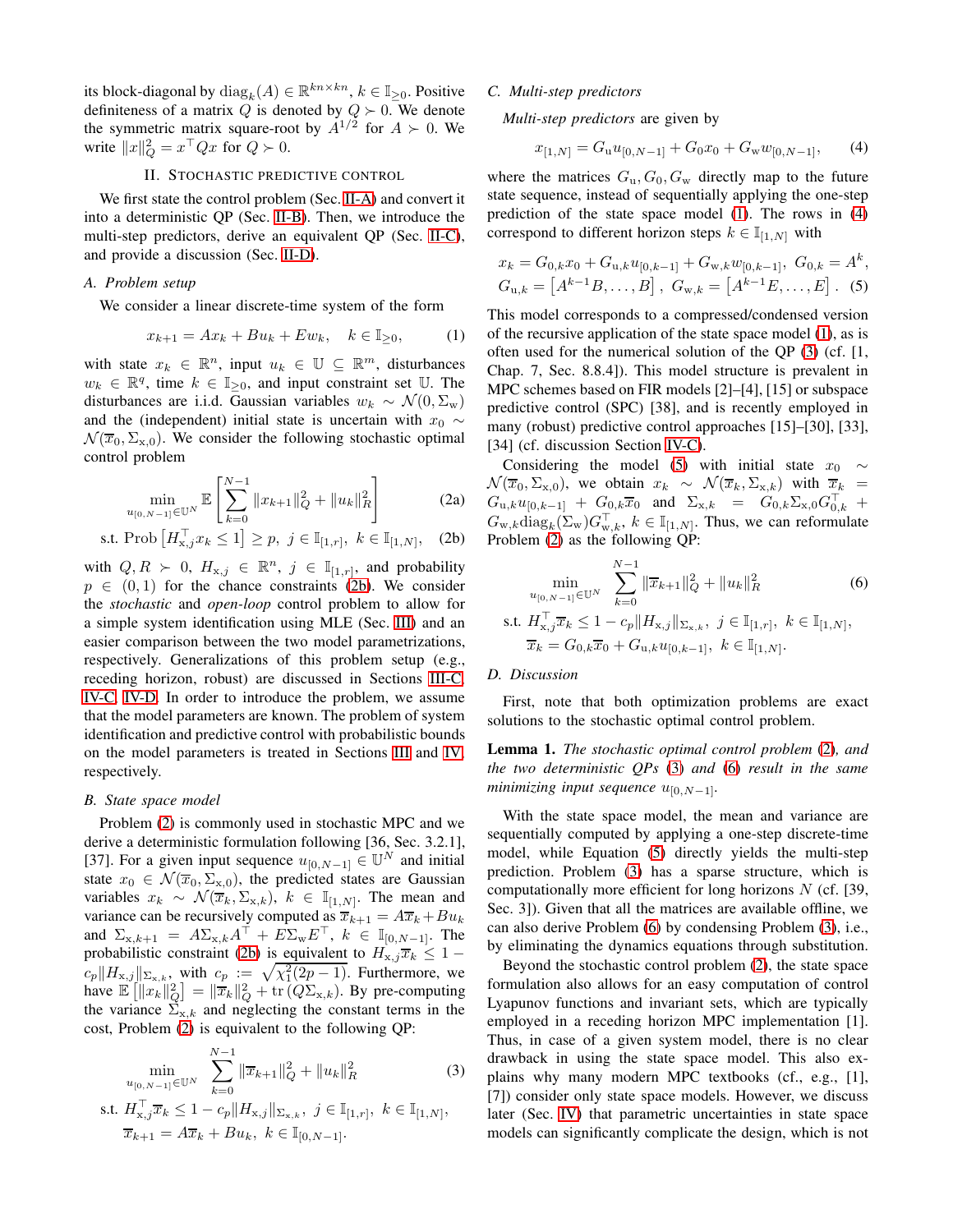<span id="page-2-0"></span>necessarily the case for multi-step predictors.

### III. SYSTEM IDENTIFICATION

In the following, we assume that the model parameters are unknown and need to be identified. To this end, we apply some probing input signal  $u_{[0,T-1]}$  over a time period  $T \in$  $\mathbb{I}_{\geq 1}$  to the system [\(1\)](#page-1-6) and obtain noisy state measurements  $\tilde{x}_k = x_k + \epsilon_k$ ,  $k \in \mathbb{I}_{[0,T]}$  with i.i.d. noise  $\epsilon_k \sim \mathcal{N}(0, \Sigma_{\epsilon})$ . We assume that the matrices characterizing the variance of the disturbances, i.e.,  $\Sigma_{w}$ ,  $\Sigma_{\epsilon}$ ,  $E$ ,  $G_{w}$ , are known. First, we focus on the identification of a multi-step predictor (Sec. [III-A\)](#page-2-1). Then, we consider the special case of state space models (Sec. [III-B\)](#page-2-2) and contrast the results (Sec. [III-C\)](#page-3-0).

#### <span id="page-2-1"></span>*A. Multi-step predictors*

As noted early [38], subspace identification computes the matrices  $G_u$ ,  $G_0$  as intermediate quantities and hence there is no need to identify a state space model. The direct identification of the multi-step predictor [\(5\)](#page-1-9) can be written as a linear regression problem with the parameters  $\theta_k := \text{vec}([G_{0,k}, G_{u,k}]) \in \mathbb{R}^{n^2 + nkm}$ . The following lemma provides an MLE to identify each predictor  $\theta_k$  individually.

<span id="page-2-6"></span>Lemma 2. *Suppose we have a uniform prior over the*  $\mathcal{p}$ arameters  $\theta_k$ . Consider the noisy regressor  $\tilde{\Phi}^k_j$  :=  $[\tilde{x}_j^\top, u_{[j,j+k-1]}^\top] \otimes I_n \in \mathbb{R}^{n \times nkm+n^2}$ , the covariance matrix  $\tilde{\Sigma}_{w, cov, k}$  *according to* [\(9\)](#page-2-3) *below, and suppose that*  $\Sigma_{\theta, k}^{-1}$  :=  $\tilde{\Phi}_{[0,T-k]}^{k,\top} \tilde{\Sigma}_{w,\text{cov},k}^{-1} \tilde{\Phi}_{[0,T-k]}^{k} \succ 0.2$  *Then, for any*  $\delta \in (0,1)$ *, we*  $h$ ave  $\text{Prob}\left[\theta_k - \hat{\theta}_k \in \Theta_{\delta,k}\right] \ge \delta$  with

$$
\Theta_{\delta,k} = \{ \theta \mid \theta^\top \Sigma_{\theta,k}^{-1} \theta \le \chi^2_{nkm+n^2}(\delta) \},\tag{7}
$$

*and the weighted least-squares estimate*

$$
\hat{\theta}_k := \arg\min_{\theta} \|\tilde{x}_{[k,T]} - \tilde{\Phi}_{[0,T-k]}^k \theta\|_{\tilde{\Sigma}_{\text{w,cov},k}^{-1}}^2 \tag{8}
$$
\n
$$
= \sum_{\theta,k} \tilde{\Phi}_{[0,T-k]}^{k,\top} \tilde{\Sigma}_{\text{w,cov},k}^{-1} \tilde{x}_{[k,T]}.
$$

*Proof.* This result is inspired by the MLE in [40, Lemma 3.1] and classical techniques to account for correlated data [41, Sec. 5]. Following the steps in [40, A.1.1], the dynamics [\(5\)](#page-1-9) satisfy  $x_{j+k} = \Phi_j^k \theta_k + G_{w,k} w_{[j,j+k-1]}$  with the regressor  $\Phi_j^k = [x_j^\top, u_{[j,j+k-1]}^\top] \otimes I_n$ . Given the noisy state  $\tilde{x}_{k+j} =$  $x_{k+j} + \epsilon_{k+j}$  and regressor  $\tilde{\Phi}_j^k = \Phi_j^k + [\epsilon_j^{\top}, 0_{1 \times km}] \otimes I_n$ , we have  $\tilde{x}_{k+j} = \tilde{\Phi}_j^k \theta_k + \tilde{\psi}_j^k$ , with the residual  $\tilde{w}_j^k =$  $G_{w,k}w_{[j,j+k-1]}-G_{0,k}\epsilon_j+\epsilon_{k+j}$ . By stacking these regression equations we get  $\tilde{x}_{[k,T]} = \tilde{\Phi}_{[0,T-k]}^k \theta_k + \tilde{w}_{[0,T-k]}$ . The residual  $\tilde{w}_{[0,T-k]}$  is a linear combination of independent Gaussian variables  $w_k$ ,  $\epsilon_k$  and hence also follows a Gaussian distribution, i.e.,  $\tilde{w}_{[0,T-k]} \sim \mathcal{N}(0, \tilde{\Sigma}_{w, cov,k})$ , with covariance  $\tilde{\Sigma}_{\mathrm{w,cov},k}=\mathbb{E}\left[\tilde{w}_{[0,T-k]}^{k}\tilde{w}_{[0,T-k]}^{k,\top}\right]$  $\left[\begin{smallmatrix}k,\top\\ [0,T-k]\end{smallmatrix}\right]$ . The matrix  $\tilde{\Sigma}_{w,{\rm cov},k}$  is a

band-diagonal matrix with the elements

$$
\mathbb{E}\left[\tilde{w}_{j}^{k}\tilde{w}_{j}^{k,\top}\right] = G_{\mathbf{w},k}\text{diag}_{k}(\Sigma_{\mathbf{w}})G_{\mathbf{w},k}^{\top} + G_{0,k}\Sigma_{\epsilon}G_{0,k}^{\top} + \Sigma_{\epsilon},
$$
\n
$$
\mathbb{E}\left[\tilde{w}_{j}^{k}\tilde{w}_{i+j}^{k,\top}\right] = G_{\mathbf{w},k}\left[\begin{matrix}0_{i\cdot q\times(k-i)q} & 0_{i\cdot q\times i\cdot q} \\ \text{diag}_{k-i}(\Sigma_{\mathbf{w}}) & 0_{(k-i)q\times iq}\end{matrix}\right]G_{\mathbf{w},k}^{\top},
$$
\n
$$
i \in \mathbb{I}_{[1,k-1]},
$$
\n(9)

 $\mathbb{E}\left[\tilde{w}_j^k\tilde{w}_{j+k}^{k,\top}\right]=-\left.\Sigma_{\epsilon}G_{0,k}^{\top},\,\,\mathbb{E}\left[\tilde{w}_j^k\tilde{w}_{j+i}^{k,\top}\right]=0_{q\times q},\,\,i>k. \right.$ 

The likelihood is given by

<span id="page-2-3"></span>
$$
\text{Prob}\left[\tilde{w}_{[0,T-k]}^k = \tilde{x}_{[k,T]} - \tilde{\Phi}_{[k,T-k]}^k \theta_k\right] \\
\propto \exp\left[-\frac{1}{2} \|\tilde{x}_{[k,T]} - \tilde{\Phi}_{[0,T-k]}^k \theta_k\|_{\tilde{\Sigma}_{\text{w,cov},k}}^2\right] \\
\overset{(8)}{\propto} \exp\left[-\frac{1}{2} \|\theta_k - \hat{\theta}_k\|_{\tilde{\Sigma}_{\theta,k}}^2\right],
$$

and hence the weighted least-squares estimate [\(8\)](#page-2-4) yields the MLE. The uniform prior over  $\theta_k$  ensures that the posterior distribution is proportional to the likelihood (cf. [40, Equ. (18)]) and hence  $\hat{\theta}_k \sim \mathcal{N}(\hat{\theta}_k, \Sigma_{\theta,k})$ . The set [\(7\)](#page-2-5) follows from the multivariate Gaussian distribution.  $\Box$ 

This result provides a simple identification method in terms of a weighted least-squares estimate and provides a high-probability bound on the parameter error  $\theta_k := \theta_k - \tilde{\theta}_k$ . However, to directly apply the result we need to know the covariance matrix  $\Sigma_{w, cov, k}$ , which explicitly depends on  $G_{0,k}$ , i.e., the impulse response to be identified. This is comparable to the *generalized least-squares* method, where the correlation information is used to filter the data prior to applying the least-squares estimate (cf. [41, Sec. 5]). As this information is typically not known (exactly) a-priori, the corresponding parameters can be jointly optimized in the MLE, resulting in a highly nonlinear optimization problem, which can be solved using the *expectation-maximisation* technique [42]. Note that neglecting this correlation results in a bias in the least-squares estimate, compare also the overview on linear system identification [41, Sec. 5].

<span id="page-2-5"></span><span id="page-2-4"></span>For long predictions  $k \gg 1$ , this result simplifies if we have only measurement noise  $\epsilon_k$  and no disturbances  $w_k$ . In this case, the covariance  $\Sigma_{w,cov}$  has only two offdiagonal terms corresponding to  $-\Sigma_{\epsilon}G_{0,k}$ . For open-loop stable systems, we have  $\lim_{k\to\infty} ||G_{0,k}|| = 0$  or in case of FIR models we directly have  $G_0 = 0$ . Hence, in case of open-loop systems without additive disturbances, the bias of a simple least-squares estimation tends to zero for  $k \to \infty$ .

## <span id="page-2-2"></span>*B. State space model*

Note that  $\theta_1 = \text{vec}([G_{0,1}, G_{u,1}]) = \text{vec}([A, B]) \in$  $\mathbb{R}^{n(n+m)}$ , i.e., the MLE in Lemma [2](#page-2-6) also covers the state space problem as a special case. Specifically, in this case the structure of the corresponding covariance matrix simplifies

<sup>&</sup>lt;sup>2</sup>In case  $\tilde{\Sigma}_{w, cov, k}$  is singular, the identification problem should be projected on the corresponding subspace.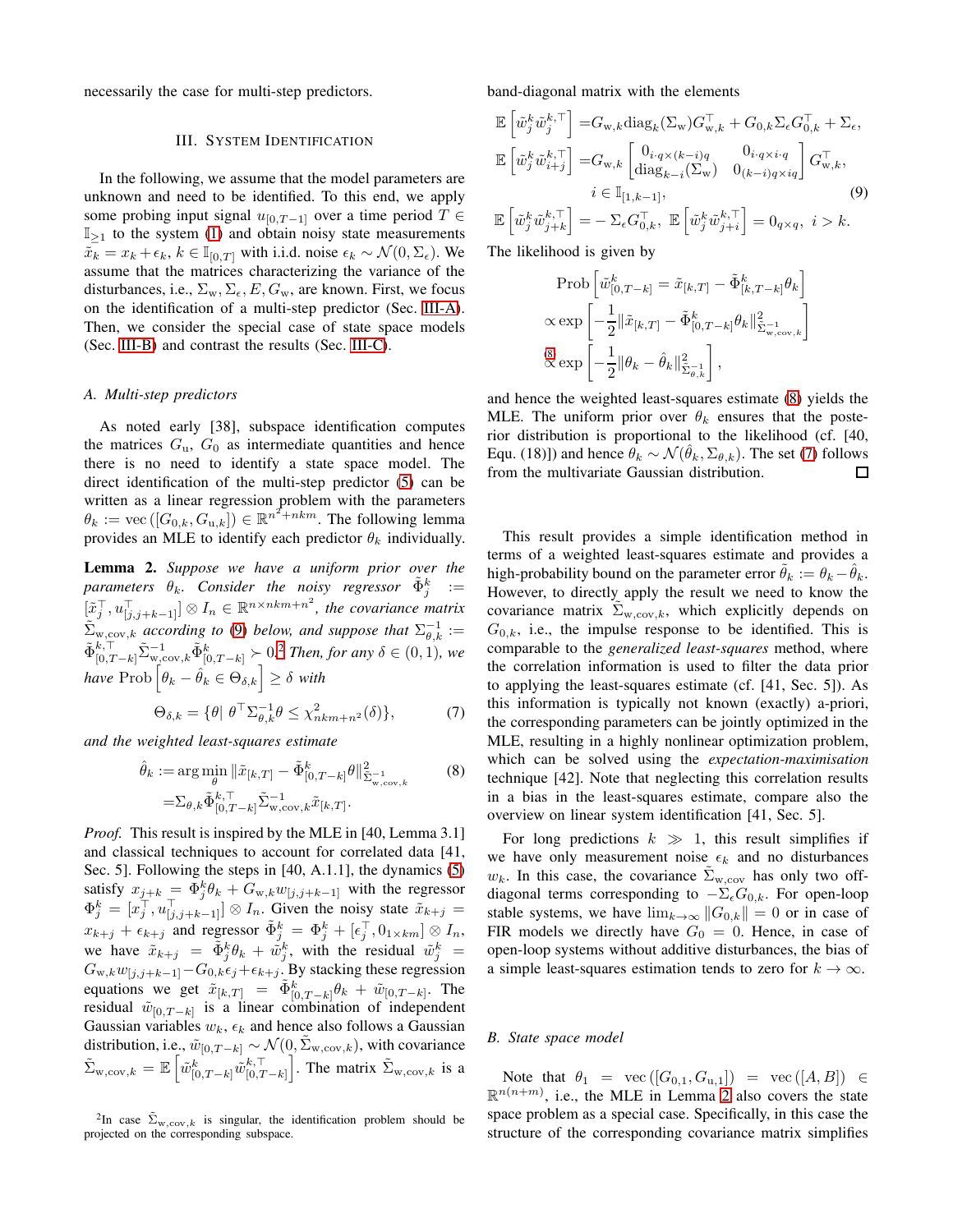with  $\tilde{\Sigma}_{w} = E \Sigma_{w} E^{\top} + \Sigma_{\epsilon} + A \Sigma_{\epsilon} A^{\top}$  and  $\tilde{\Sigma}_{w,{\rm cov},1} :=$  $\sqrt{ }$  $\Big\}$  $\tilde{\Sigma}_{\rm w}$   $-\Sigma_{\epsilon} A^{\top}$   $0_{n \times n(T-2)}$  $-A\Sigma_{\epsilon}$   $\tilde{\Sigma}_{w}$   $\therefore$  $0_{n(T-2)\times n}$  . 1 . (10)

The following corollary shows that we can use a simple leastsquares estimate for state space models if we assume noisefree state measurements.

<span id="page-3-1"></span>Corollary 1. *Suppose we have a uniform prior over the parameters*  $\theta_1$  *and noise-free measurements* ( $\Sigma_{\epsilon} = 0$ ). Consider *the regressor*  $\Phi_k^1 = [x_k^{\top}, u_k^{\top}] \otimes I_n \in \mathbb{R}^{n(n+m)}$  *and suppose*  $\Sigma_{\theta,1}^{-1} = \sum_{k=0}^{T-1} \Phi_k^{1,\top} \tilde{\Sigma}_{\rm w}^{-1} \Phi_k^{1} \succ 0$  with  $\tilde{\Sigma}_{\rm w} := E \Sigma_{\rm w} E^{\top}$ . Then, for any  $\delta \in (0,1)$ , we have Prob  $\left[\theta_1 - \hat{\theta}_1 \in \Theta_{\delta,1}\right] \ge \delta$  with Θδ,<sup>1</sup> *according to* [\(7\)](#page-2-5) *and the least-squares estimate*

$$
\hat{\theta}_1 = \arg\min_{\theta} \sum_{k=0}^{T-1} \|x_{k+1} - \Phi_k^1 \theta\|_{\tilde{\Sigma}_{\mathbf{w}}^{-1}}^2. \tag{11}
$$

*Proof.* For  $\Sigma_{\epsilon} = 0$ , the matrix  $\tilde{\Sigma}_{w, cov,1}$  is block-diagonal with elements  $\Sigma_{w}$ . Hence, the least-squares estimate and the covariance matrix can be equivalently written as a sum.  $\Box$ 

This result essentially recovers the MLE bounds from [40, Prop. 2.1]. The ellipsoidal bound on the parameters  $\theta$  also implies an ellipsoidal bound on the system matrices (cf. [40, Lemma. 3.1]), which may be easier to use for robust control.

## <span id="page-3-0"></span>*C. Discussion*

We formulated the identification problem as an MLE with a weighted least-squares estimate, resulting in a (highprobability) bound on the parameters. However, the presented bounds and estimates can only be applied if the correlation in the disturbances is known. In general, a joint identification of the parameters and this covariance matrix is needed, which results in a nonlinear problem (cf. [41, Sec. 5]), which can be solved using *expectation-maximisation* [42].

*Scalability, conditioning, prior:* A crucial difference between the two parametrizations is the number of required parameters. In particular, for the state space model we have  $\hat{\theta} \in \mathbb{R}^{n^2 + nm}$  and the parameters often directly relate to physical quantities (e.g., damping constant). This allows for a meaningful integration of priors on the parameters, which can reduce the sample complexity.

On the other hand, directly identifying a multi-step predictor requires  $\theta_k \in \mathbb{R}^{nmk+n^2}$ , i.e., the number of parameters scales linearly with the horizon  $k$ . This issue can be relaxed by considering truncated FIR models (cf. [5], [15, App. A]) or structured parametrizations using OBF [14]. Multi-step predictors allow to naturally impose general open-loop stability priors, e.g., in terms of over-shoot constants and decay rates (without specifying a Lyapunov function).

Hence, in case of unstable/marginally-stable systems or physical priors on model parameters, identifying a state space model has benefits. On the other hand, the direct identification of multi-step predictors allows to encode priors in terms of open-loop stability. For long horizons, multi-step predictors can provide better accuracy (cf. [43], [27, Thm. 1]) at the cost of an increased complexity.

*Impact of noise or disturbances on identification:* The state space identification problem becomes simpler if we assume noise-free state measurements (cf. Cor. [1\)](#page-3-1). On the other hand, the identification of multi-step predictors (Lemma [2\)](#page-2-6) for long horizons  $(k \gg 1)$  simplifies if only measurement noise is present. For comparison, early MPC approaches based on impulse responses, e.g. dynamic matrix control [3], are restricted to "disturbances on the output" [5]. OBFs [14], a structured parametrization of [\(4\)](#page-1-7), also allow for a simple identification under measurement noise [16], [17]. The identification of multi-step predictors is also related to the (implicit) data-driven models based on Hankel matrices [18]–[24], which typically also consider noisy output measurements without disturbances. A corresponding MLE with an ellipsoidal confidence bound was recently derived in [22], [23], which is also applicable to unbiased impulse response estimation [22, Sec. 6]. In particular, the corresponding MLE considers only output measurement noise without disturbances and requires non-diagonal weights to account for cross correlation, which requires prior knowledge of  $G_{0,k}$ . In [29, Sec. 3.4], a multi-step predictor [\(4\)](#page-1-7) subject to both noisy measurements and disturbances is identified using a simple least-squares estimate or the MLE [22], however, without deriving corresponding error bounds.

We note that by using non-overlapping data-segments (structured in a page matrix), the cross correlation in Lemma [2](#page-2-6) can be removed. For the special case of state space models, this corresponds to skipping every second measurement. In both parametrizations, the resulting uncorrelated residuals allow for a simple least-squares estimate.

*Robust identification methods:* The challenge inherent in MLE with correlated disturbances can also be avoided by considering *robust* identification methods. In particular, given a compact bound on the disturbances, set-membership estimation can be used to identify the *non-falsified* set that contains the true parameters, which is frequently used in robust adaptive MPC formulations [10]–[12], [15], [25], [27]. In particular, the approaches in [12, Sec. 5.4] and [25] are applicable to both noisy measurements and disturbances; convergence results for fixed complexity estimates are provided in [12, Cor. 3]; and *multi-step predictors* [\(5\)](#page-1-9) are explicitly considered in [25], [27]. Note that most of the discussion in this paper regarding predictive control based on multi-step predictors equally applies to such a robust setup.

*Input experiment design:* The derived estimation bounds are such that collecting more (informative) data reduces the parametric uncertainty. A related problem is choosing the probing input signal  $u_{[0,T-1]}$ , which is studied in dual control or optimal experiment design. Given, e.g., Corollary [1,](#page-3-1) a natural approach is to ensure a lower bound on the persistence of excitation, i.e.,  $\sum_{k=0}^{T-1} \Phi_k^{\top} \tilde{\Sigma}_{\rm w}^{-1} \Phi_k \succeq \beta I$ , given a rough model description. This issue is, e.g., addressed in [12], [40], which introduce conservatism due to convex relaxations, and only obtain approximations [40] or require more complex robust propagation methods [12, Sec 3.4]. On the other hand, if the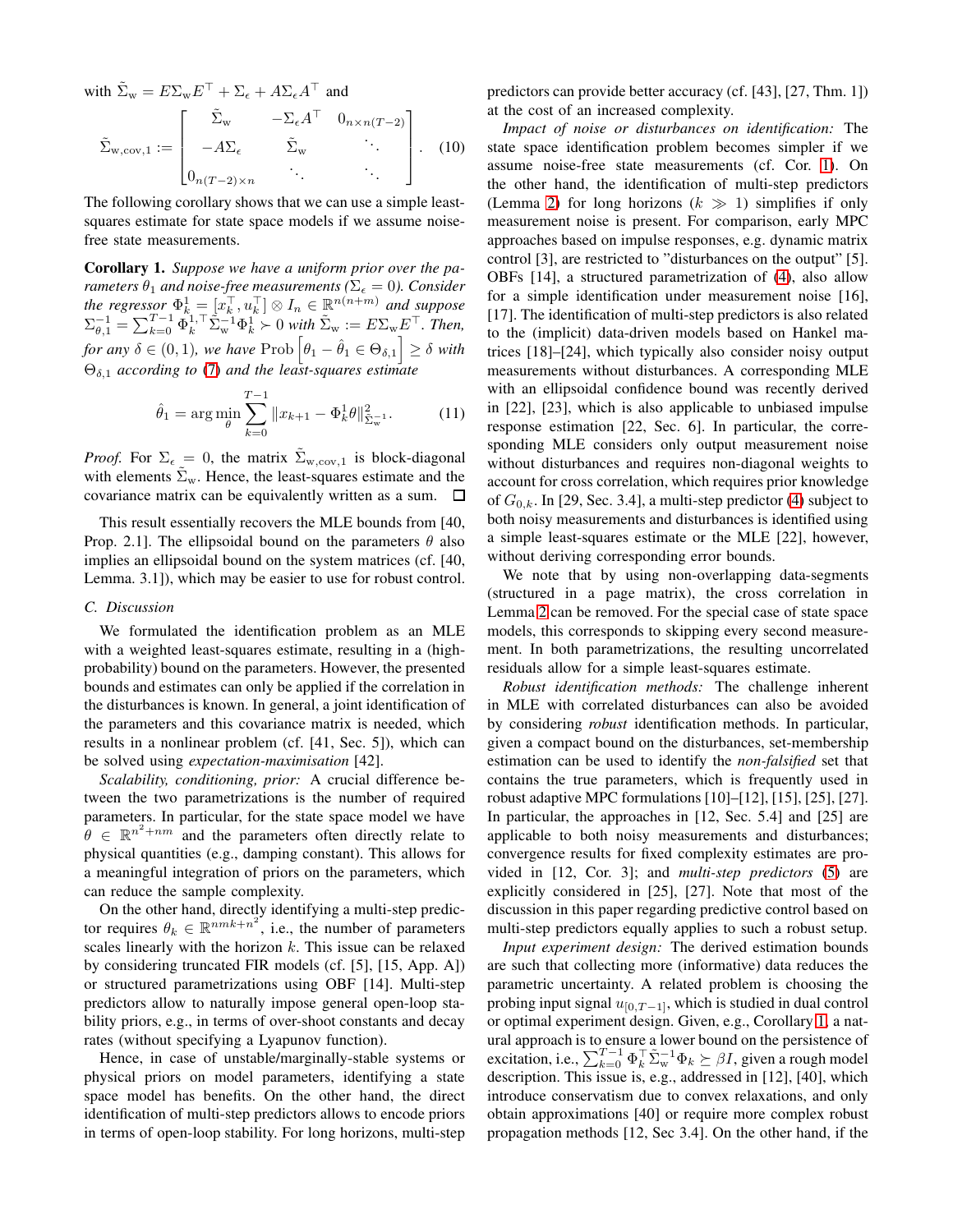problem is addressed for multi-step predictors [\(4\)](#page-1-7) with only measurement noise, the variance can be deterministically predicted, which is, e.g., exploited in [16], [17], [24].

## <span id="page-4-0"></span>IV. DATA-DRIVEN PREDICTIVE CONTROL WITH PARAMETRIC UNCERTAINTY

In the following, we revisit the stochastic optimal control problem (Sec. [II\)](#page-1-0) given the uncertain parameter estimates (Sec. [III\)](#page-2-0). To this end, we use the concept of *robustness in probability*, i.e., we consider  $\theta_k \in \Theta_{\delta,k}$ ,  $\delta > p$  (Lemma [2\)](#page-2-6) robustly and enforce the chance constraints [\(2b\)](#page-1-5) with a larger probability  $\tilde{p} = p/\delta \in (p, 1)$  (cf. [44, Lemma V.3]). We first focus on the state space model (Sec. [IV-A\)](#page-4-1) and then the multi-step predictors (Sec. [IV-B\)](#page-4-2). Finally, we discuss related work (Sec. [IV-C\)](#page-5-0) and contrast the results (Sec. [IV-D\)](#page-5-1).

#### <span id="page-4-1"></span>*A. State space model*

The predicted states are Gaussian  $x_k \sim \mathcal{N}(\overline{x}_k, \Sigma_{x,k})$ (Sec. [II\)](#page-1-0), however,  $\overline{x}_k$  and  $\Sigma_{x,k}$  depend on the uncertain parameters  $\theta_1 = \text{vec}([A, B])$ . Conceptually, we can solve Problem [\(2\)](#page-1-5) using the following problem

$$
\min_{u_{[0,N-1]}\in\mathbb{U}^N} \max_{\tilde{\theta}_1\in\Theta_{\delta,1}} \sum_{k=0}^{N-1} \|\overline{x}_{k+1}\|_{Q}^2 + \|u_k\|_{R}^2 + \text{tr}\left(Q\Sigma_{\mathbf{x},k+1}\right)
$$
  
s.t.  $H_{\mathbf{x},j}^{\top}\overline{x}_{k} \leq 1 - c_{\tilde{p}}\|H_{\mathbf{x},j}\|_{\Sigma_{\mathbf{x},k}}, j \in \mathbb{I}_{[1,r]}, k \in \mathbb{I}_{[1,N]},$  (12)  

$$
\Sigma_{\mathbf{x},k+1} = A\Sigma_{\mathbf{x},k}A^{\top} + E\Sigma_{\mathbf{w}}E^{\top}, k \in \mathbb{I}_{[0,N-1]}, \ \tilde{\theta}_1 \in \Theta_{1,\delta},
$$
  

$$
\overline{x}_{k+1} = A\overline{x}_{k} + Bu_{k}, k \in \mathbb{I}_{[0,N-1]}, \ \tilde{\theta}_1 \in \Theta_{1,\delta},
$$

with  $c_{\tilde{p}} := \sqrt{\chi_1^2(2\tilde{p} - 1)}$ . This deterministic min – max problem is a non-conservative solution to Problem [\(2\)](#page-1-5), given Prob  $|\tilde{\theta}_1 \in \Theta_{1,\delta}| \geq \delta$ . However,  $\Sigma_{x,k}$  and  $\overline{x}_k$  are highly nonlinear in  $\theta_1$  and the problem is in general intractable.

We briefly mention standard approaches from the MPC literature to compute a feasible (but suboptimal) solution to [\(12\)](#page-4-3). By ignoring the time-invariance of  $\theta$ , an upper bound for  $\Sigma_{x,k}$  can be computed offline(!) using semidefinite programs (SDP), compare, e.g., [40, Lemma 4.1, Thm. 4.2], [8]. Determining the reachable set for the mean  $\overline{x}_k$  is addressed in tube-based MPC formulations for multiplicative/parametric uncertainty [8]–[12], [7, Sec. 5.5]. These approaches use a fixed parametrization (polytopes/ellipses) and provide sufficient conditions for an over-approximation of the reachable set. The size of this "tube/funnel" depends on the nominal input  $u_{[0,N-1]}$  and is computed by adding linear/conic constraints over the prediction horizon.

## <span id="page-4-2"></span>*B. Multi-step predictors*

The following lemma shows how to enforce the chance constraints [\(2b\)](#page-1-5) despite the parametric uncertainty.

<span id="page-4-6"></span>Lemma 3. *Suppose the conditions in Lemma [2](#page-2-6) hold and the input sequence*  $u_{[0,k-1]}$  *satisfies* 

$$
H_{\mathbf{x},j}^{\top}(\hat{G}_{0,k}\overline{x}_{0} + \hat{G}_{\mathbf{u},k}u_{[0,k-1]}) + c_{\bar{p}}\overline{h}_{j,k} \tag{13}
$$

$$
+\sqrt{\chi^2_{nkm+n^2}(\delta)} \left\| \Sigma_{\theta,k}^{1/2} \left[ \overline{x_0} \atop u_{[0,k-1]} \right] \otimes H_{\mathbf{x},j} \right\| \leq 1, \ j \in \mathbb{I}_{[1,r]},
$$

with  $h_{j,k}$  according to [\(15\)](#page-4-4) below. Then, the chance con*straints* [\(2b\)](#page-1-5) *hold.*

*Proof.* Define  $\text{vec}([\tilde{G}_{0,k}, \tilde{G}_{u,k}])$  =  $\tilde{\theta}_k$ . Given that Prob  $\left|\tilde{\theta}_k \in \Theta_{\delta,k}\right| \geq \delta$  is independent of  $w_{[0,N-1]}, x_0$ , the chance constraints [\(2b\)](#page-1-5) hold if

$$
H_{\mathbf{x},j}^{\top} \left[ G_{0,k}, G_{u,k} \right] \left[ \frac{\overline{x}_0}{u_{[0,k-1]}} \right] + c_{\tilde{p}} \| H_{\mathbf{x},j} \|_{\Sigma_{\mathbf{x},k}} \le 1, \quad (14)
$$

for all  $\widetilde{\theta}_k$   $\in$   $\Theta_{\delta,k}$ ,  $j$   $\in$   $\mathbb{I}_{[1,r]}$  with  $\Sigma_{\mathrm{x},k}$  =  $G_{w,k} \text{diag}_k(\Sigma_w) G_{w,k}^\top + G_{0,k} \Sigma_{x,0} G_{0,k}^\top$ . For the mean trajectory  $\overline{x}_k$ , the properties of the Kronecker product yield

$$
H_{\mathbf{x},j}^{\top}[\tilde{G}_{0,k}, \tilde{G}_{u,k}] \begin{bmatrix} \overline{x}_0 \\ u_{[0,k-1]} \end{bmatrix} = \left( \begin{bmatrix} \overline{x}_0 \\ u_{[0,k-1]} \end{bmatrix}^{\top} \otimes H_{\mathbf{x},j}^{\top} \right) \tilde{\theta}_k
$$
  
\n
$$
\leq \left\| \left( \begin{bmatrix} \overline{x}_0 \\ u_{[0,k-1]} \end{bmatrix}^{\top} \otimes H_{\mathbf{x},j}^{\top} \right) \Sigma_{\theta,k}^{1/2} \right\| \|\Sigma_{\theta,k}^{-1/2} \tilde{\theta}_k\|
$$
  
\n
$$
\stackrel{(7)}{\leq} \sqrt{\chi_{nkm+n^2}^2(\delta)} \left\| \Sigma_{\theta,k}^{1/2} \left( \begin{bmatrix} \overline{x}_0 \\ u_{[0,k-1]} \end{bmatrix} \otimes H_{\mathbf{x},j} \right) \right\|.
$$
  
\nSimilarly, for the variances we obtain

Similarly, for the variance we obtain

$$
H_{x,j}^{\top} \tilde{G}_{0,k} \Sigma_{x,0}^{1/2} = (\Sigma_{x,0}^{1/2} \otimes H_{x,j}^{\top}) \text{vec} \left( \tilde{G}_{0,k} \right)
$$
  
= $(\Sigma_{x,0}^{1/2} \otimes H_{x,j}^{\top}) [I_{n^2}, 0_{n^2 \times kmn}] \tilde{\theta}_k.$ 

<span id="page-4-3"></span>orrespondingly, we get

$$
\begin{aligned}\n||\Sigma_{\mathbf{x},k}^{1/2} H_{\mathbf{x},j}|| &= \left\| \begin{bmatrix} \text{diag}_k(\Sigma_{\mathbf{w}}^{1/2}) & 0\\ 0 & \Sigma_{\mathbf{x},0}^{1/2} \end{bmatrix} \begin{bmatrix} G_{\mathbf{w},k}^{\top} \\ G_{0,k}^{\top} \end{bmatrix} H_{\mathbf{x},j} \right\| \\
&= ||H_{\mathbf{x},j}^{\top}(G_{\mathbf{w},k} \text{diag}_k(\Sigma_{\mathbf{w}}^{1/2}) + G_{0,k} \Sigma_{\mathbf{x},0}^{1/2})|| \\
&= ||H_{\mathbf{x},j}^{\top}(G_{\mathbf{w},k} \text{diag}_k(\Sigma_{\mathbf{w}}^{1/2}) + \hat{G}_{0,k} \Sigma_{\mathbf{x},0}^{1/2}) \\
&+ (\Sigma_{\mathbf{x},0}^{1/2} \otimes H_{\mathbf{x},j}^{\top}) [I_{n^2}, 0_{n^2 \times kmn}]\tilde{\theta}_k || \leq \overline{h}_{j,k}\n\end{aligned}
$$

with

$$
\overline{h}_{j,k} := \max_{\tilde{\theta}_k \in \Theta_{\delta,k}} \| H_{x,j}^\top (G_{w,k} \text{diag}_k(\Sigma_{w}^{1/2}) + \hat{G}_{0,k} \Sigma_{x,0}^{1/2}) + (\Sigma_{x,0}^{1/2} \otimes H_{x,j}^\top)[I_{n^2}, 0_{n^2 \times kmn}] \tilde{\theta}_k \|.
$$
\n(15)

By combining these bounds, we obtain

$$
H_{x,j}^{\top}(G_{0,k}\overline{x}_{0} + G_{u,k}u_{[0,k-1]}) + c_{\tilde{p}}||H_{x,j}||_{\Sigma_{x,k}}\leq H_{x,j}^{\top}(\hat{G}_{0,k}\overline{x}_{0} + \hat{G}_{u,k}u_{[0,k-1]}) + c_{\tilde{p}}\overline{h}_{j,k}+\sqrt{\chi_{nkm+n^{2}}^{2}(\delta)}\left\|\sum_{\theta,k}^{1/2}\left(\begin{bmatrix} \overline{x}_{0} \\ u_{[0,k-1]} \end{bmatrix} \otimes H_{x,j}\right)\right\|,
$$

for all  $\tilde{\theta}_k \in \Theta_{\delta,k}$ . Thus, Inequality [\(13\)](#page-4-5) implies [\(2b\)](#page-1-5).

<span id="page-4-4"></span>□

<span id="page-4-5"></span>For the derived mean and variance bound, there exist parameters  $\theta_k \in \Theta_{\delta,k}$ , such that the bounds hold individually with equality (although the combined bound [\(13\)](#page-4-5) is not tight). Computing the constants [\(15\)](#page-4-4) requires maximizing a quadratic function over an ellipsoid, which is an SDP [45,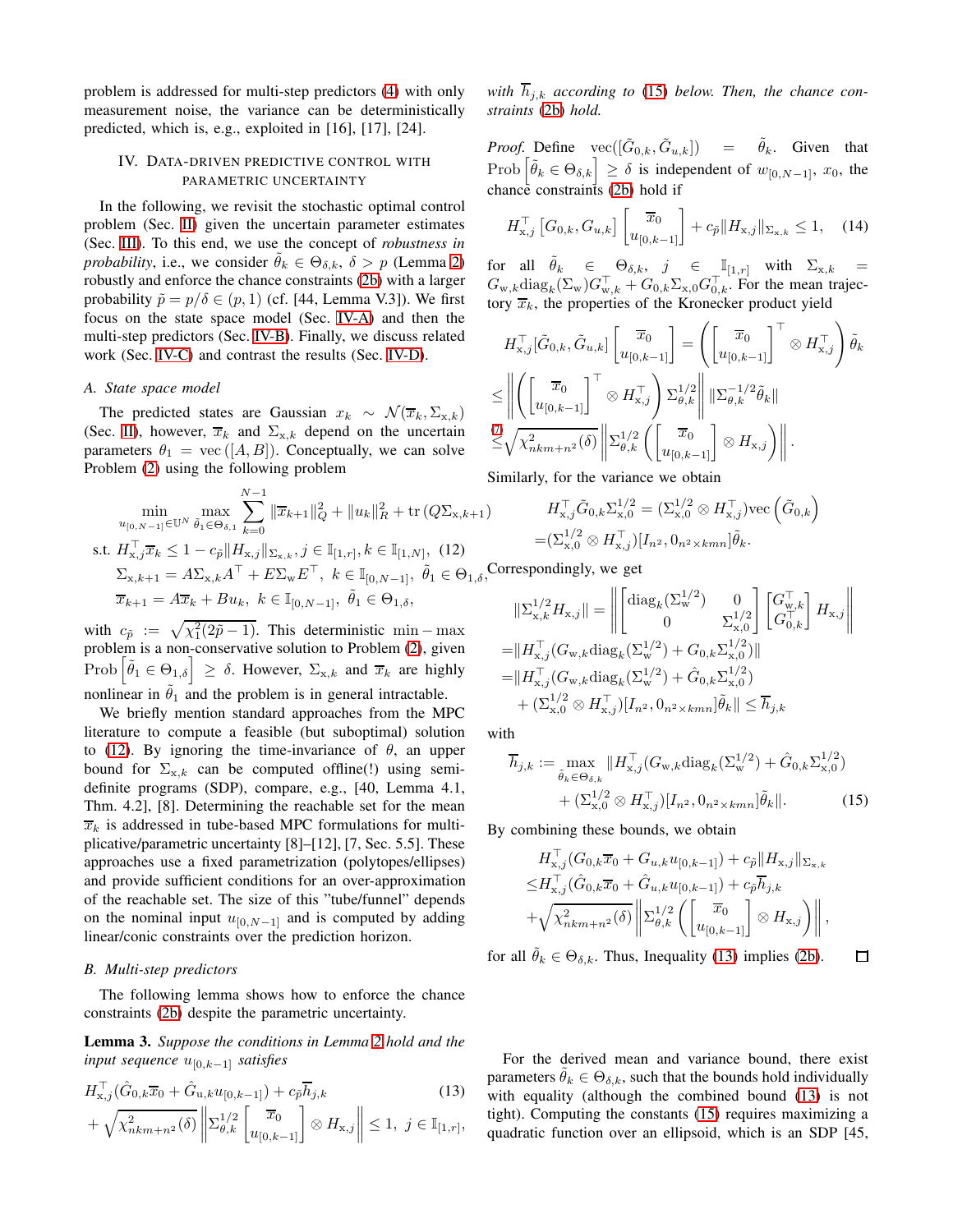Prop. 2.2], and a simple upper bound is given by:

$$
\overline{h}_{j,k} \leq \sqrt{\chi^2_{nkm+n^2}(\delta)} \| (\Sigma_{\mathbf{x},0}^{1/2} \otimes H_{\mathbf{x},j}^{\top}) [I_{n^2}, 0_{n^2 \times kmn}] \Sigma_{\theta,k}^{1/2} \| + \left\| H_{\mathbf{x},j}^{\top} \left[ G_{\mathbf{w},k}, \hat{G}_{0,k} \right] \begin{bmatrix} \text{diag}_k(\Sigma_{\mathbf{w}}^{1/2}) & 0 \\ 0 & \Sigma_{\mathbf{x},0}^{1/2} \end{bmatrix} \right\|.
$$
 (16)

Given the parameter estimates  $\hat{\theta}_k$  with variance  $\Sigma_{\theta,k}$ (Lemma [2\)](#page-2-6) and constants  $\overline{h}_{i,k}$  [\(15\)](#page-4-4) for each prediction step  $k \in \mathbb{I}_{[1,N]}$ , we can pose the following problem:

$$
\min_{u_{[0,N-1]}\in\mathbb{U}^N} \sum_{k=0}^{N-1} \|\overline{x}_{k+1}\|_{Q}^2 + \|u_k\|_{R}^2 \tag{17}
$$
\n
$$
H_{\mathbf{x},j}^{\top} \overline{x}_{k} + \sqrt{\chi_{nkm+n^2}^2(\delta)} \left\| \sum_{\theta,k}^{1/2} \left[ \overline{x}_{0}^{\top} \right] \otimes H_{\mathbf{x},j} \right\|
$$

 $\parallel$  $\frac{1}{2}$ 

s.t. 
$$
H_{x,j}^{\top} \overline{x}_k + \sqrt{\chi_{nkm+n^2}^2(\delta)} \|\Sigma_{\theta,k}^{1/2} \left[\overline{x}_0\right] \otimes H_{x,j}
$$
  
\n $\leq 1 - c_{\overline{p}} \overline{h}_{j,k}, j \in \mathbb{I}_{[1,r]}, k \in \mathbb{I}_{[1,N]},$   
\n $\overline{x}_k = \hat{G}_{0,k} \overline{x}_0 + \hat{G}_{u,k} u_{[0,k-1]}, k \in \mathbb{I}_{[1,N]}.$ 

Corollary 2. *Suppose the conditions in Lemma [2](#page-2-6) hold. Problem* [\(17\)](#page-5-2) *is a QP subject to second-order cone constraints. Any feasible input sequence*  $u_{[0,N-1]}$  *for Problem* [\(17\)](#page-5-2) *satisfies the chance constraints* [\(2b\)](#page-1-5)*.*

*Proof.* The chance constraints [\(2b\)](#page-1-5) follow directly from Lemmas [2](#page-2-6) and [3.](#page-4-6) This result exploits that we have individual chance constraints [\(2b\)](#page-1-5) for each  $k \in I_{[1,N]}$  and hence do *not* require the joint distribution of  $(\theta_k, \theta_{k+1})$ .  $\Box$ 

Problem [\(17\)](#page-5-2) addresses the chance constraints. A performance bound may require a modified cost [20], [29].

### <span id="page-5-0"></span>*C. Existing approaches using multi-step predictor bounds*

In the following, we detail some approaches from the literature that, similar to Lemma [3,](#page-4-6) directly exploit parametric error bounds on the multi-step predictor.

*Impulse response models:* Early MPC implementations, especially in process control, are focused on impulse/step response models [2], [3], [5]. Corresponding *robust* designs for FIR models with parametric uncertainty have also been derived using  $min - max$  problems [4]. By additionally considering set-membership estimation to identify the parametric error, a robust data-driven/adaptive MPC for FIR models is derived in [15]. For a more general parametrization with OBFs [14], and assuming only output measurement noise, robust/chance constraints under parametric uncertainty can also be enforced without conservatism [16], [17]. Notably, the parameter dimension with OBF can be significantly smaller, which reduces the computational complexity of the vertex enumeration.

*Data-driven/enabled predictive control:* The direct identification of multi-step predictors [\(5\)](#page-1-9) has already been proposed in SPC [38]. More recently, a variation of this approach known as *data-driven/enabled predictive control* has received significant attention [18], [19]. The basic idea is to specify an implicit model by stacking the measured data in a Hankel matrix, which is directly used within the optimization problem, instead of the usual sequential model identification and predictive control. In [19], [20], it is shown

<span id="page-5-3"></span>that this implicit model also allows for simple reformulations of the min − max/distributionally-robust problem, similar to Lemma [3.](#page-4-6) In a related result, [22], [23] provide an MLE with simple bounds on the prediction. Notably, most of these results focus on measurement noise instead of disturbances, compare the discussion in Section [III-C](#page-3-0) on system identification. When comparing data-driven/enabled predictive control approaches [18]–[20] with standard model-based MPC, we note that the difference is *not* only attributable to the fact that a *direct* data-driven design is used (cf. [21] for a detailed discussion on potential benefits); but also due to the fact that *multi-step predictors* are (implicitly) specified.

<span id="page-5-2"></span>*Set-membership estimation:* In [25]–[27], set-membership estimation is used for multi-step predictors of the form [\(5\)](#page-1-9). These approaches consider polytopic bounded noise and disturbances, resulting in polytopic sets  $\theta_k \in \Theta_{\delta,k}$ . Prediction bounds can then be directly obtained with linear inequality constraints [26], which are guaranteed to be less conservative than corresponding bounds from a state space model [27, Thm. 1]. In contrast to Problem [\(17\)](#page-5-2), the resulting MPC approaches over-approximate the prediction error with a constant bound to allow for simpler robust MPC methods [25] and ensure recursive feasibility [27].

*System level synthesis (SLS):* SLS is a method to jointly optimize over feedback policies by parametrizing the problem using the (closed-loop) multi-step predictors  $G_u$ ,  $G_0$ ,  $G_w$ , which are called *system responses* [28], compare also the Input-Output Parametrization (IOP) [29]. In [29], multi-step predictors [\(4\)](#page-1-7) are directly identified and a simple constraint tightening, similar to Lemma [3,](#page-4-6) is obtained. In [28], [30], the authors consider parametric errors in the state space formulation and then (partially) over-approximate it with a parametric uncertainty on the multi-step predictors [\(4\)](#page-1-7) to allow for a similarly simple robustification. Specifically, similar to Lemma [3,](#page-4-6) the constraint tightening in [30, Equ. (13)] .

is proportional to a weighted norm of  $\begin{bmatrix} \overline{x}_0 \\ u_{[0,k-1]} \end{bmatrix}$ 

## <span id="page-5-1"></span>*D. Discussion*

*Complexity and conservatism:* For both model parametrizations, the considered derivation (Sec. [IV-A](#page-4-1)[/IV-B\)](#page-4-2) introduces conservatism by: a) separately bounding the variance and mean (which allows for a pre-computation of the variance related terms); b) using  $\text{Prob}\left[\tilde{\theta}_k \in \Theta_{\delta,k}\right] \ge \delta$ (Lemma [2\)](#page-2-6) instead of directly working with the distribution  $\theta_k \in \mathcal{N}(\hat{\theta}_k, \Sigma_{\theta,k})$ . Apart from this simplification, the derivation in Lemma [3](#page-4-6) is tight. Another major benefit of Problem [\(17\)](#page-5-2) is its simplicity, i.e., compared to Problem [\(6\)](#page-1-10) we only require the following changes:

- The probability level is increased with  $\tilde{p} > p$ .
- The constraint is further tightened by a scaled norm of the vector  $\Sigma_{\theta,k}^{1/2} \begin{bmatrix} \overline{x}_0 \\ u_{[0,k-1]} \end{bmatrix} \otimes H_{\mathbf{x},j} \in \mathbb{R}^{nkm+n^2}$ .
- Constants  $h_{j,k} \ge ||H_{x,j}||_{\Sigma_{x,k}}$  can be computed offline using [\(15\)](#page-4-4) or [\(16\)](#page-5-3).

Regarding the computational complexity, the additional vector-norm in the constraint tightening results in second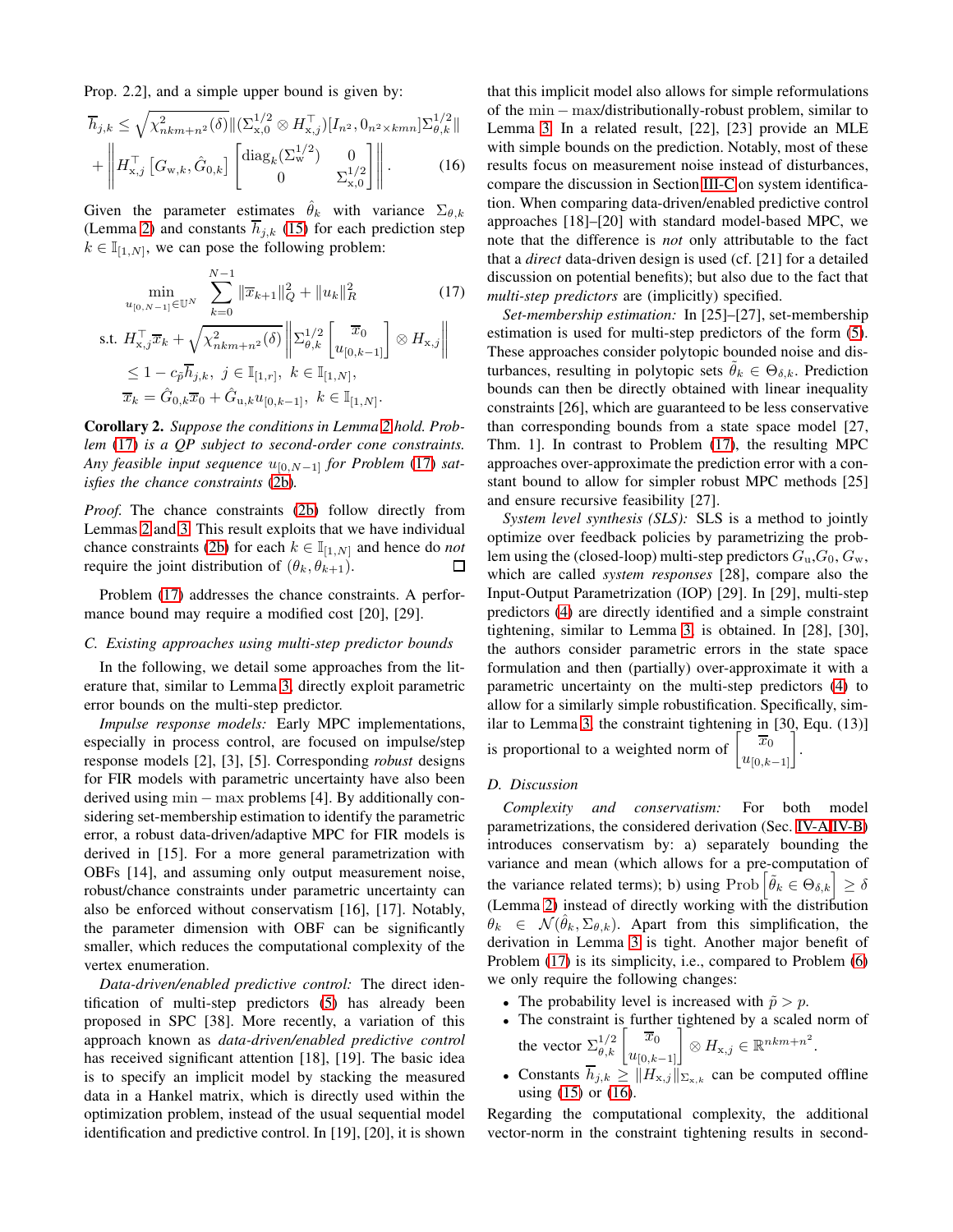order cone constraints. In case of polytopic parameter sets  $\Theta_{\delta,k}$ , a similar derivation results in a linearly constrained QP.

Considering the state space problem [\(12\)](#page-4-3), standard tubebased approaches to robustly account for parametric uncertainty (cf. [7]–[12]) also result in a QP subject to linear or second-order-cone constraints, depending if the set  $\Theta_{1,\delta}$  is a polytope or ellipsoid. Notably, these approaches retain the sparsity structure. Tube-based methods require an additional offline step to design a suitable polytope/ellipsoid for the tube parametrization. Considering specifically the polytopic setting, a more complex polytope may reduce the conservatism but significantly increases the computational complexity (cf. [7, Tab. 5.2]), thus resulting in a non-trivial offline tuning problem. In addition, there exist degrees of freedom in the tube propagation that require a trade-off between conservatism and computational complexity (cf. [11, Tab. 1]). The sequential nature of the tube-propagation with its fixed parametrization can result in significant conservatism, which is difficult to quantify a-priori. Less conservative/tight reachability bounds for state space models with parametric uncertainty require more sophisticated robust control tools, e.g., integral quadratic constraints. However, exploiting such tools in MPC is part of ongoing research [13].

*Receding horizon implementation:* One of the core principles of MPC is generating feedback by repeatedly solving open-loop optimization problems [1], [6], [7]. Thus, *recursive feasibility* is of paramount importance, which can be ensured with well-established methods for state space formulations [1], [6], [7]. For the following discussion on recursive feasibility, we restrict ourselves to the *robust* setting, as the unbounded disturbances in stochastic MPC require extra care [8], [36], [37]. A crucial feature of the sequential disturbance propagation in tube-based MPC (cf. [7], [9]–[12]) is the fact that recursive feasibility directly holds, assuming a proper parametrization and terminal set constraint. On the other hand, directly utilizing the multistep predictor bounds (cf. Lemma [3\)](#page-4-6), does in general *not* ensure recursive feasibility. This issue can be addressed using: shrinking/adaptive horizons or a multi-rate/multi-step implementations [27], [28], [30]; intersecting different overapproximations of the reachable set [26], [33]; considering FIR/OBF models [15]–[17] (cf. also Volterra series [31], [32]). This issue arises partially due to incompatible models, e.g.,  $\hat{G}_{0,k}\hat{G}_{0,k} \neq \hat{G}_{0,2k}$ , and has similarities to the known problems associated with move-blocking MPC [46]. Due to the different closed-loop implementation, it is not apriori clear if the reduced *open-loop* conservatism of multistep predictors (Sec. [IV-B\)](#page-4-2) results in improved *closed-loop* performance.

*Input-output (IO) models:* The assumption of noisy state measurements  $\tilde{x}_k$  can be relaxed to noisy output measurements  $\tilde{y}_k = y_k + \eta_k \in \mathbb{R}^{n_y}$ . For example, assuming (final state) observability [1, Def. 4.29] (e.g., ARX model), a nonminimal state is given by  $x_k = (y_{[k-\nu,k-1]}, u_{[k-\nu,k-1]}) \in$  $\mathbb{R}^{\nu(m+n_y)}$  with the lag  $\nu \leq n$  [19]. Hence, a noisy state measurement  $\tilde{x}_k = x_k + \epsilon_k$  is directly available with the correlated(!) noise  $\epsilon_k = (\eta_{[k-\nu,k-1]}, 0_{m\nu \times 1})$ . The correlation requires a modification of the MLE (Sec. [III\)](#page-2-0), cf. [22], [23]. The MLE can also be directly applied to noisy output measurements using a Kalman filter [41], [42]. The fact that the resulting state space model is not necessarily *minimal* can complicate the offline design required in tube-based state space approaches [7], [9]–[12]. On the other hand, a minimal state space representation is *not* directly relevant for multistep predictors and most of these approaches consider the IO setting [15]–[20], [22]–[27], [29], [38]. It is tempting to distinguish "standard" MPC schemes [1], [6], [7] and more recent "data-driven" MPC methods [18], [19] in terms of input-state vs. IO setting. However, based on the exposition in this paper, we postulate that a major difference is the model parametrization: sequential state space models vs. (implicit) direct multi-step predictors.

*Nonlinear systems:* While we focus on linear systems throughout the paper, similar conclusions can be drawn for nonlinear systems, where some of the differences become even more pronounced. Nonlinear multi-step predictors, i.e.,  $x_{i+k} = f_k(x_i, u_{[i,i+k-1]}, w_{[i,i+k-1]}),$  can be identified using linearly parametrized models, e.g., Volterra series [31], [32], or non-parametric approaches, e.g., kernel methods [33], [34], analogous to nonlinear state-space models.<sup>3</sup> The fact that such models do *not* require any conservative/complex disturbance propagation is even more critical in the nonlinear case. However, the complexity issues of multi-step predictors for large prediction horizons N are also amplified for nonlinear problems. Furthermore, the difference in the prior information for state space models and multi-step predictors are more important in the nonlinear setting.

## V. CONCLUSION

We have provided a tutorial-style exposition of data-driven stochastic predictive control using state space models or multi-step predictors. In particular, we have investigated the challenges associated with parametric uncertainty in both model parametrizations. Tube-based methods for state space models need to trade-off computational complexity and conservatism, and require additional offline designs with various free design parameters. On the other hand, we derived simple (partially tight) bounds for multi-step predictors (Lemma [3\)](#page-4-6), which do not suffer from similar conservatism. However, an a-priori comparison of the *closed-loop* performance in a receding horizon implementation is challenging due to the required modifications with multi-step predictors (e.g., multirate implementation). A direct comparison of the computational complexity is also difficult, as even within tube-based approaches the complexity can vary by orders of magnitude (cf. [11, Tab. 1]). Nonetheless, tube based approaches retain the sparse structure of the state space formulation and hence result in a reduced computational complexity for long horizons  $N$  (cf. [39, Sec. 3]). In addition to these differences, main factors that should guide the choice of parametrizations are:

 $3$ The direct identification of the impulse response used in [\(5\)](#page-1-9) can also be viewed as a *non-parametric* problem, especially for  $N \to \infty$  [41].